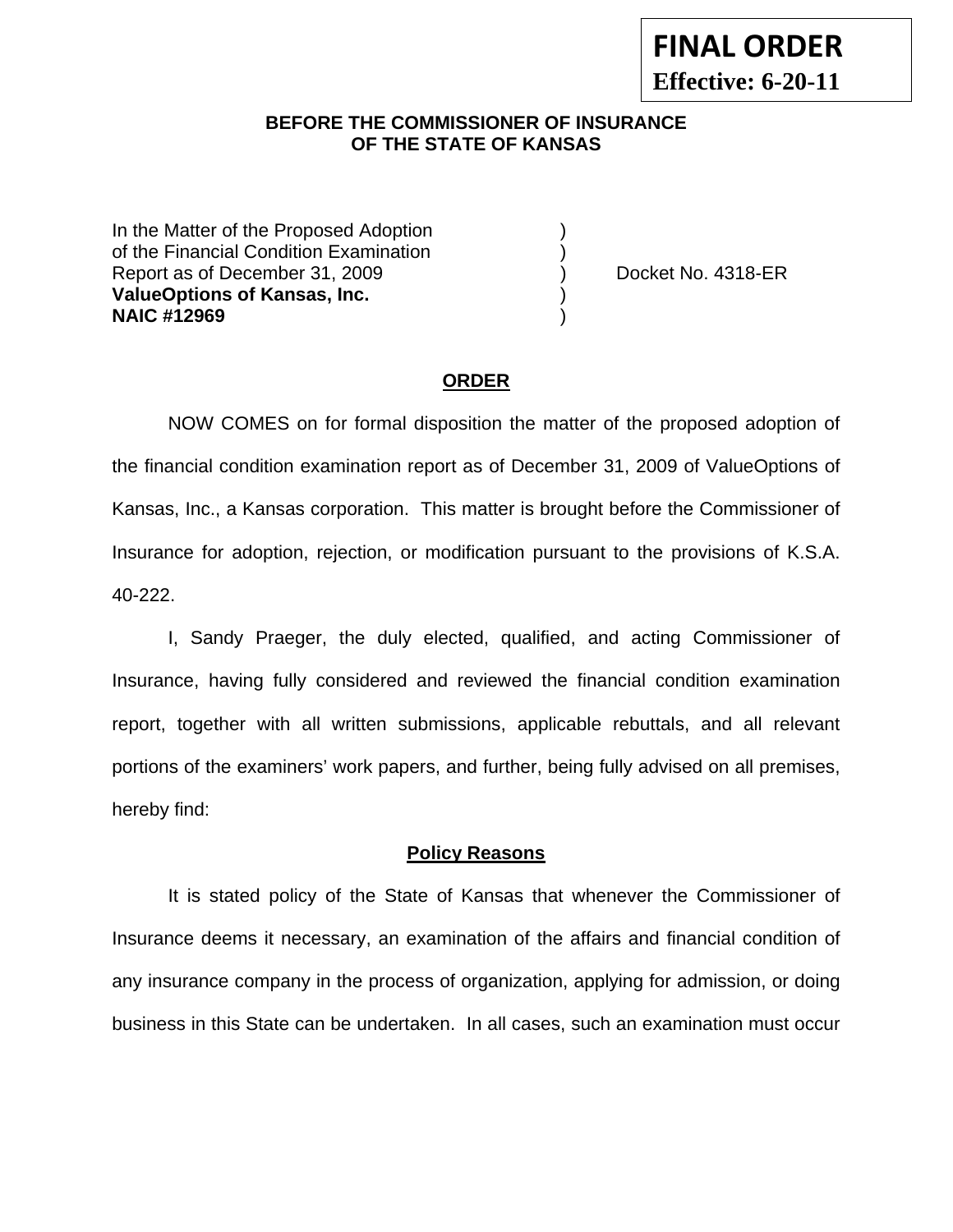once every five (5) years. Through the examination process, the insurance consuming public will be well served and protected.

#### **Findings of Fact**

1. The Commissioner of Insurance has jurisdiction over this matter pursuant to K.S.A. 40-222.

2. An examination of ValueOptions of Kansas, Inc. was undertaken by the Kansas Insurance Department and was completed on February 10, 2011.

3. The examiner-in-charge tendered and filed with the Kansas Insurance Department a verified written report of the examination within thirty (30) days following completion of the examination, to wit; February 10, 2011.

4. Following receipt of the verified report, the Kansas Insurance Department transmitted the report to ValueOptions of Kansas, Inc. on May 19, 2011, with a duly executed notice advising the company of its opportunity to prepare and submit to the Kansas Insurance Department a written submission or rebuttal with respect to any and all matters contained in the report. ValueOptions of Kansas, Inc. was further advised that any written submission or rebuttal needed to be filed with the Kansas Insurance Department no later than thirty (30) days after receipt of the verified report.

5. ValueOptions of Kansas, Inc. filed a written acceptance of the verified report on June 1, 2011.

6. Based upon the written submission tendered by ValueOptions of Kansas, Inc., the company took no exceptions to matters contained in the verified report.

7. Within thirty (30) days of the end of the time period allowed for written submission or rebuttal, the Commissioner of Insurance fully reviewed the report,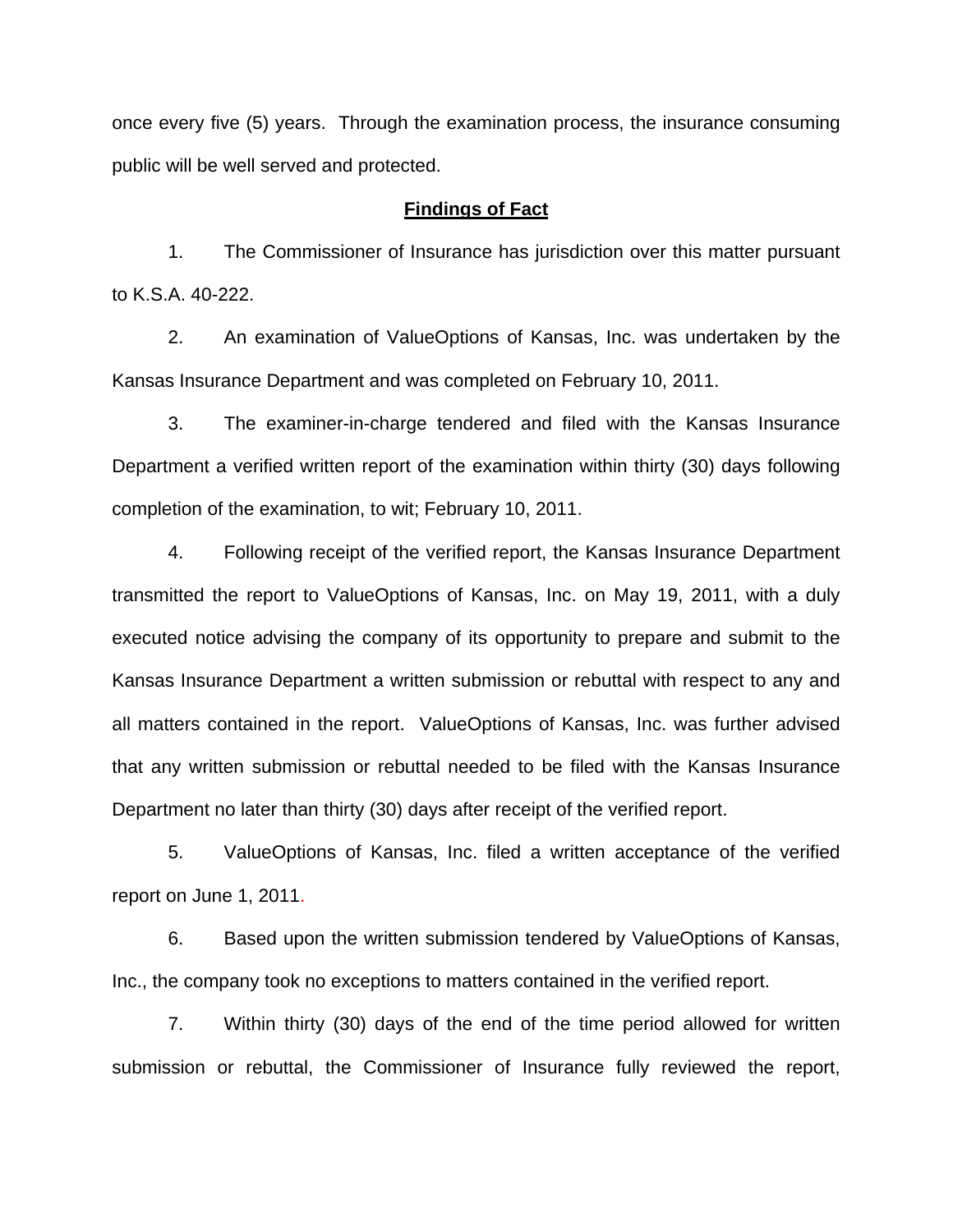together with all written submissions and rebuttals provided by ValueOptions of Kansas,

Inc. The Commissioner of Insurance further reviewed all relevant workpapers.

8. No other written submissions or rebuttals were submitted by ValueOptions

of Kansas, Inc.

# **Conclusion of Law**

9. K.S.A. 40-222(k)(2) provides:

"Within 30 days of the end of the period allowed for the receipt of written submissions or rebuttals, the commissioner shall fully consider and review the report, together with any written submissions or rebuttals and any relevant portions of the examiners workpapers and enter an order:

- (A) Adopting the examination report as filed or with modification or corrections. If the examination report reveals that the company is operating in violation of any law, regulation or prior order of the commissioner, the commissioner may order the company to take any action the commissioner considers necessary and appropriate to cure such violations; or
- (B) rejecting the examination report with directions to the examiners to reopen the examination for purposes of obtaining additional data, documentation or information, and refiling pursuant to subsection (k); or
- (C) call and conduct a fact-finding hearing in accordance with K.S.A. 40- 281 and amendments thereto for purposes of obtaining additional documentation, data, information and testimony."
- 10. Based upon the Findings of Fact enumerated in paragraphs #1 through #8

above, the financial condition examination report as of December 31, 2009 of

ValueOptions of Kansas, Inc. should be adopted.

## **IT IS THEREFORE, BY THE COMMISSIONER OF INSURANCE, ORDERED THAT:**

1. The financial condition examination report as of December 31, 2009 of

ValueOptions of Kansas, Inc., hereby is adopted.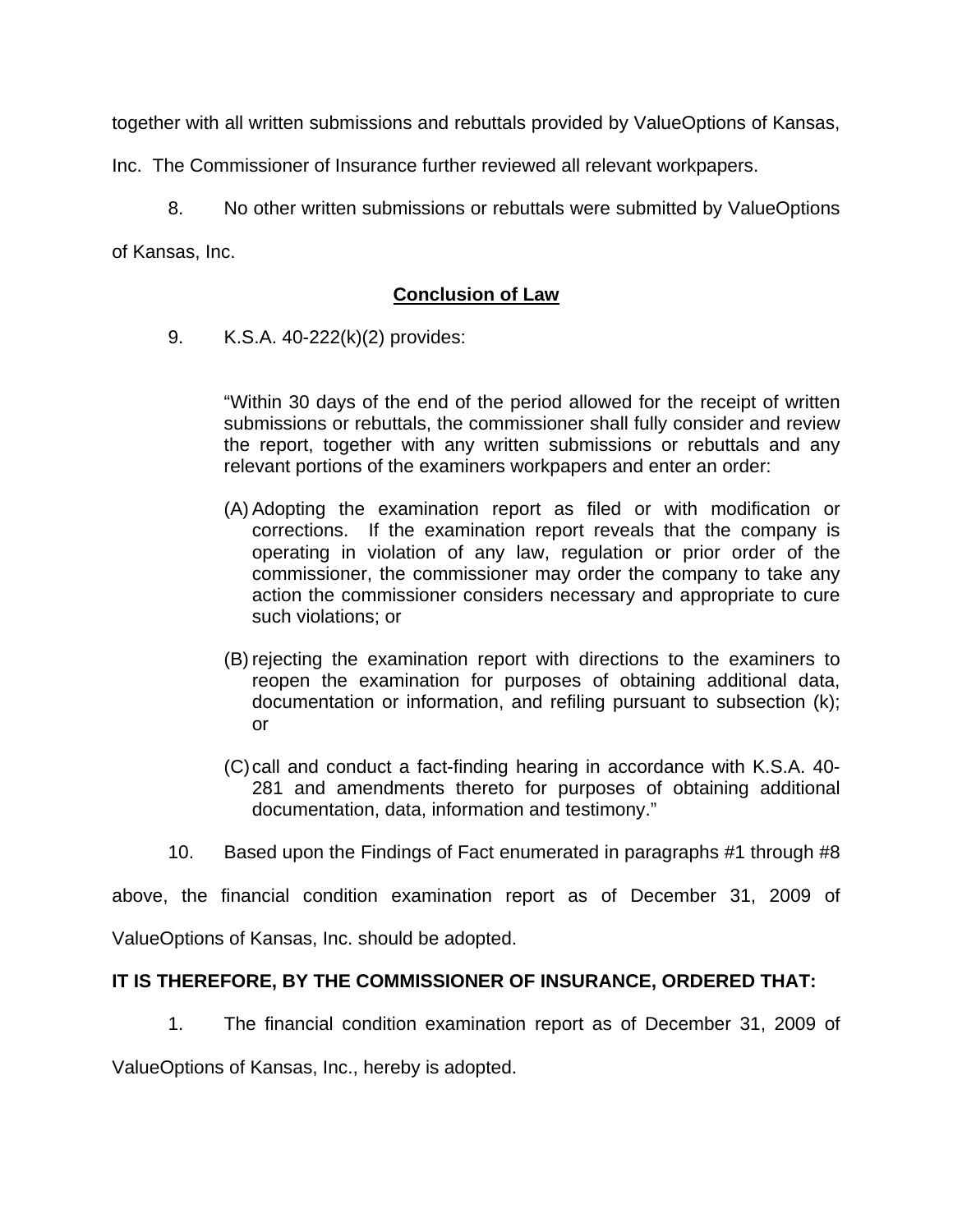2. The Commissioner of Insurance retains jurisdiction over this matter to issue any and all further Orders deemed appropriate or to take such further action necessary to dispose of this matter.

**IT IS SO ORDERED THIS \_\_2nd\_\_ DAY OF JUNE, 2011 IN THE CITY OF TOPEKA, COUNTY OF SHAWNEE, STATE OF KANSAS.** 



| تلقيم<br><b>DEPARTMENT</b><br><b>CREATED BY</b><br>MN<br><b>ACT APPROVED</b> | _/s/ Sandy Praeger_              |
|------------------------------------------------------------------------------|----------------------------------|
|                                                                              | <b>Sandy Praeger</b>             |
|                                                                              | <b>Commissioner of Insurance</b> |
|                                                                              | By:                              |
|                                                                              | _/s/ Zachary J.C. Anshutz_       |
|                                                                              | Zachary J. C. Anshutz            |
|                                                                              | <b>General Counsel</b>           |

# **NOTICE OF RIGHTS TO HEARING AND REVIEW**

**Within fifteen (15) days of the date of service of this Order,** the Company

may submit a written request for a hearing pursuant to K.S.A. 77-537 and K.S.A. 77-

542. Any request for a hearing should be addressed to the following:

 Zachary J.C. Anshutz, General Counsel Kansas Insurance Department 420 S.W.  $9<sup>th</sup>$  Street Topeka, Kansas 66612